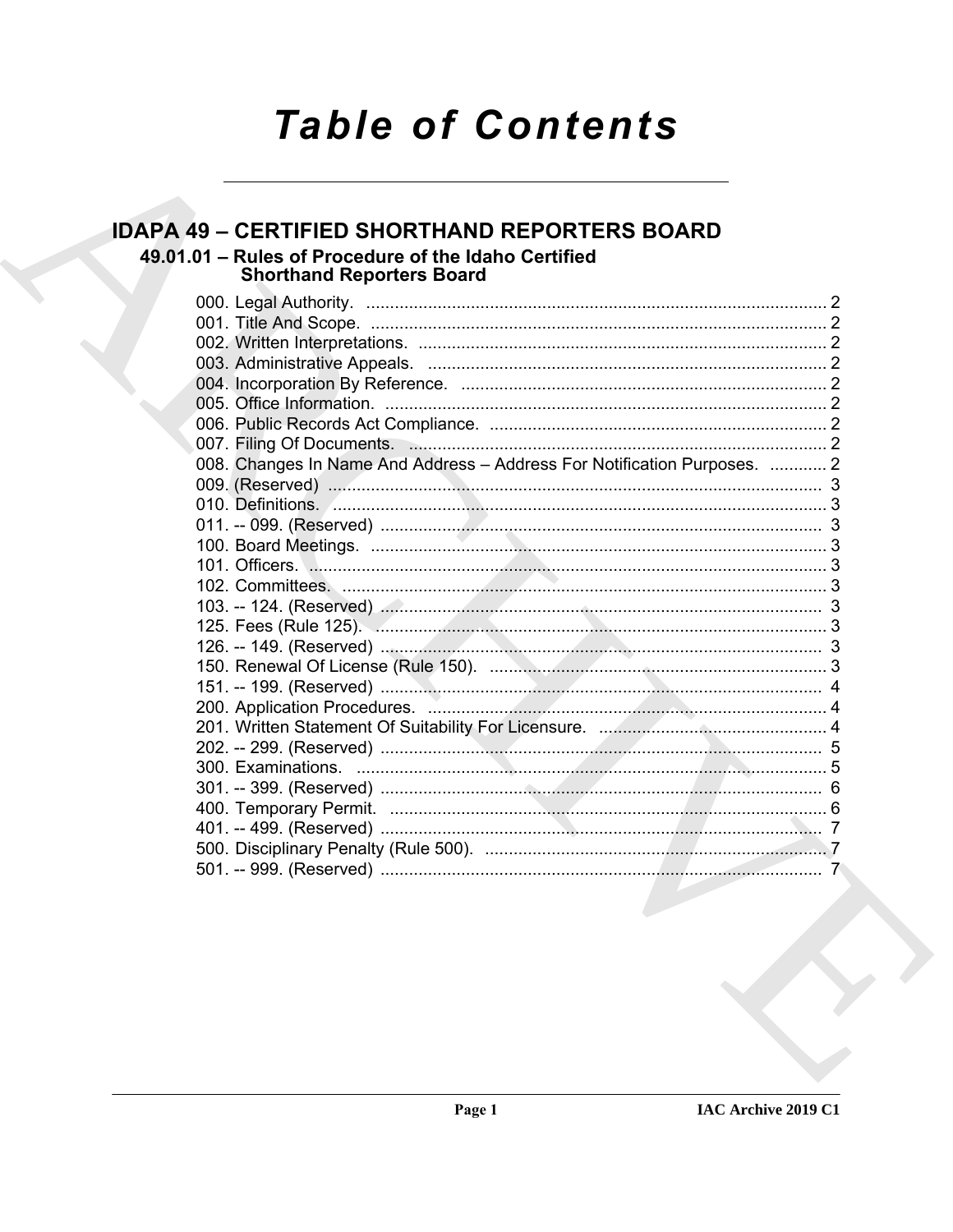| <b>IDAPA 49</b> |
|-----------------|
| TITLE 01        |
| CHAPTER 01      |

### <span id="page-1-0"></span>**IDAPA 49 – CERTIFIED SHORTHAND REPORTERS BOARD**

#### **49.01.01 – RULES OF PROCEDURE OF THE IDAHO CERTIFIED SHORTHAND REPORTERS BOARD**

#### <span id="page-1-19"></span><span id="page-1-18"></span><span id="page-1-15"></span><span id="page-1-4"></span><span id="page-1-3"></span><span id="page-1-2"></span><span id="page-1-1"></span>**000. LEGAL AUTHORITY.**

**CHAPTER 01**<br> **CHAPTER D SHORTHAND REPORTERS BOARD**<br> **CHAPTER D** SHORTHAND REPORTERS BOARD<br> **CHAPTER DESCRIPTION CONTROL**<br> **CHAPTER DESCRIPTION CONTROL**<br> **CHAPTER DESCRIPTION CONTROL**<br> **CHAPTER DESCRIPTION CONTROLL CONTRO** These rules are adopted under the authority of Section 54-3107, Idaho Code. (5-8-09) **001. TITLE AND SCOPE.** These rules shall be cited as IDAPA 49.01.01, "Rules of Procedure of the Idaho Certified Shorthand Reporters Board." These rules establish procedures for the organization and operation of the Board.  $(1-1-97)$ **002. WRITTEN INTERPRETATIONS.** Written interpretations, if any, of this chapter are available for review at the board office.  $(4-6-05)$ **003. ADMINISTRATIVE APPEALS.** Administrative appeals shall be governed by the Administrative Procedures Act, Title 67, Chapter 52, Idaho Code.  $(4-6-05)$ **004. INCORPORATION BY REFERENCE.** No documents are incorporated by reference in these rules. (4-6-05) **005. OFFICE INFORMATION.** The office of the Idaho Certified Shorthand Reporters Board is located within the Bureau of Occupational Licenses,

<span id="page-1-16"></span><span id="page-1-14"></span><span id="page-1-11"></span><span id="page-1-7"></span><span id="page-1-6"></span><span id="page-1-5"></span>700 W. State Street, Boise, Idaho 83702. The Bureau is open between the hours of 8:00 a.m. and 5:00 p.m. each day except Saturdays, Sundays and holidays. The telephone number of the office is (208) 334-3233. The fax number of the office is (208) 334-3945. The email address of the Board is  $\text{src@ibol.idaho.gov}$ . The Board's official website is www.ibol.idaho.gov. (5-8-09)

#### <span id="page-1-17"></span><span id="page-1-8"></span>**006. PUBLIC RECORDS ACT COMPLIANCE.**

These rules are subject to and in compliance with the Idaho Public Records Act. (4-6-05)

#### <span id="page-1-13"></span><span id="page-1-9"></span>**007. FILING OF DOCUMENTS.**

All written communications and documents that are intended to be part of an official record for decision in a rulemaking or contested case must be filed with the Executive Secretary of the Board. One (1) original is sufficient for submission to the hearing officer, with one (1) copy for the Board and one (1) copy submitted to the opposing party. Whenever documents are filed by facsimile transmission (FAX), originals shall be deposited in the mail the same day or hand delivered the following business day to the hearing officer or the Board, and opposing parties.

 $(4-6-05)$ 

#### <span id="page-1-12"></span><span id="page-1-10"></span>**008. CHANGES IN NAME AND ADDRESS – ADDRESS FOR NOTIFICATION PURPOSES.**

**01. Change of Name**. Whenever a change of registrant name occurs, the Board must be notified of the change within fourteen (14) days. Documentation confirming the change of name must be submitted with the notification. (4-9-09) notification. (4-9-09)

**02. Change of Address**. Whenever a change of registrant mailing address occurs, the Board must be notified of the change within fourteen (14) days. (4-9-09)

**03. Address for Notification Purposes**. The most recent mailing address on record with the Board will be utilized for purposes of all written communication with the registrant including, but not limited to, notification of renewal and notices related to disciplinary actions. (4-6-05)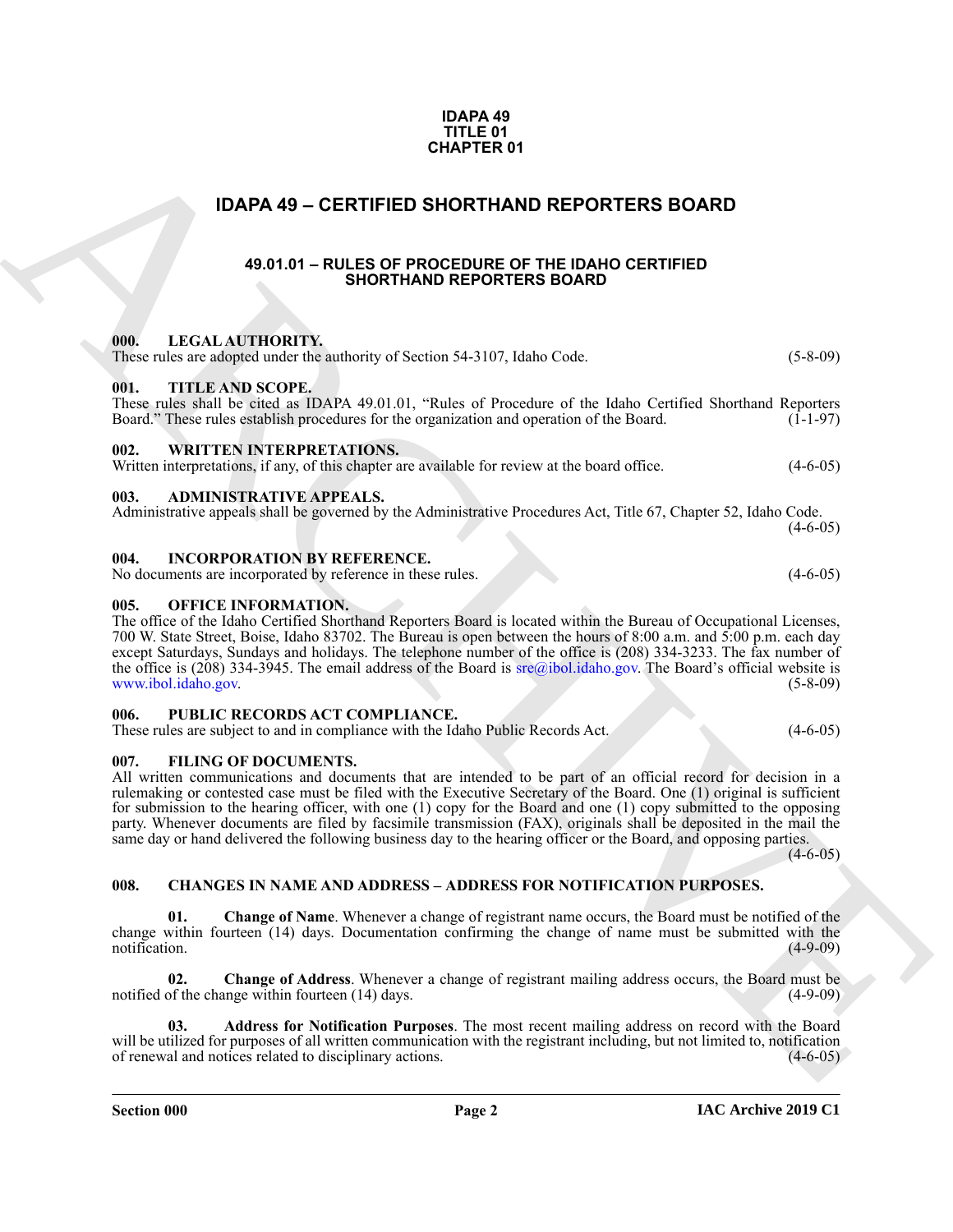#### <span id="page-2-0"></span>**009. (RESERVED)**

<span id="page-2-15"></span><span id="page-2-14"></span><span id="page-2-1"></span>

| 010. |     | DEFINITIONS.<br>For the purpose of these rules:              | $(7-1-93)$ |
|------|-----|--------------------------------------------------------------|------------|
|      | 01. | Act. Title 54, Chapter 31, Idaho Code.                       | $(1-1-97)$ |
|      | 02. | <b>Board.</b> The Idaho Certified Shorthand Reporters Board. | $(7-1-93)$ |

#### <span id="page-2-16"></span><span id="page-2-2"></span>**011. -- 099. (RESERVED)**

#### <span id="page-2-10"></span><span id="page-2-3"></span>**100. BOARD MEETINGS.**

#### <span id="page-2-24"></span><span id="page-2-4"></span>**101. OFFICERS.**

#### <span id="page-2-13"></span><span id="page-2-11"></span><span id="page-2-5"></span>**102. COMMITTEES.**

#### <span id="page-2-12"></span><span id="page-2-6"></span>**103. -- 124. (RESERVED)**

#### <span id="page-2-19"></span><span id="page-2-17"></span><span id="page-2-7"></span>**125. FEES (RULE 125).**

|                                         | <b>Certified Shorthand Reporters Board</b>                                                                                                                                                                                                                                                                                                                                                                                                                                                                                                  | <b>Certified Shorthand Reporters Board</b> |             |
|-----------------------------------------|---------------------------------------------------------------------------------------------------------------------------------------------------------------------------------------------------------------------------------------------------------------------------------------------------------------------------------------------------------------------------------------------------------------------------------------------------------------------------------------------------------------------------------------------|--------------------------------------------|-------------|
| 009.                                    | (RESERVED)                                                                                                                                                                                                                                                                                                                                                                                                                                                                                                                                  |                                            |             |
| 010.<br>For the purpose of these rules: | DEFINITIONS.                                                                                                                                                                                                                                                                                                                                                                                                                                                                                                                                |                                            | $(7-1-93)$  |
| 01.                                     | Act. Title 54, Chapter 31, Idaho Code.                                                                                                                                                                                                                                                                                                                                                                                                                                                                                                      |                                            | $(1-1-97)$  |
| 02.                                     | Board. The Idaho Certified Shorthand Reporters Board.                                                                                                                                                                                                                                                                                                                                                                                                                                                                                       |                                            | $(7-1-93)$  |
| $011. - 099.$                           | (RESERVED)                                                                                                                                                                                                                                                                                                                                                                                                                                                                                                                                  |                                            |             |
| 100.                                    | <b>BOARD MEETINGS.</b><br>The Board shall meet at least once a year. In addition to this annual meeting, the chairman may call special meetings<br>from time to time when it is deemed necessary, or upon request of two $(2)$ or more members of the Board. $(4-9-09)$                                                                                                                                                                                                                                                                     |                                            |             |
| 101.                                    | <b>OFFICERS.</b><br>Officers elected from the Board shall be chairman, and vice-chairman.                                                                                                                                                                                                                                                                                                                                                                                                                                                   |                                            | $(4-11-19)$ |
| 102.<br>Board may assign to them.       | <b>COMMITTEES.</b><br>Regular or special committees may be appointed by the chairman and shall present reports to the Board at the time<br>specified or at the earliest regular or special meeting of the Board. A special voluntary committee from the public,<br>which may include members of the Board, may be formed to render special services during examinations or as the                                                                                                                                                           |                                            | $(4-9-09)$  |
| 01.                                     | <b>Quorum.</b> A quorum shall be at least three (3) members of the Board legally holding office at the<br>time of meeting. The board chairman shall not vote except to break a tie.                                                                                                                                                                                                                                                                                                                                                         |                                            | $(4-9-09)$  |
| 02.                                     | Certificates. Certificates of registration shall be issued to each certified shorthand reporter, as<br>prescribed by the Title 54, Chapter 31, on forms adopted by the Board. Certificates shall be displayed by certified<br>shorthand reporters in their place of business. A new certificate may be issued by the Board to replace one lost,<br>destroyed, or mutilated upon receipt of a replacement fee of ten dollars (\$10). Each certificate shall bear an individual<br>number as assigned to that particular C.S.R. by the Board. |                                            | $(4-9-09)$  |
| $103. - 124.$                           | (RESERVED)                                                                                                                                                                                                                                                                                                                                                                                                                                                                                                                                  |                                            |             |
| 125.                                    | FEES (RULE 125).<br>Fees are established in accordance with Section 54-3110, Idaho Code as follows:                                                                                                                                                                                                                                                                                                                                                                                                                                         |                                            | $(4-9-09)$  |
| 01.                                     | Application Fee. Application Fee (Certificate/Temporary Permit) -- Fifty dollars (\$50).                                                                                                                                                                                                                                                                                                                                                                                                                                                    |                                            | $(4-9-09)$  |
| 02.                                     | <b>Examination Fee.</b> Examination-Reexamination Fee -- Fifty dollars (\$50).                                                                                                                                                                                                                                                                                                                                                                                                                                                              |                                            | $(4-9-09)$  |
| 03.                                     | Annual Renewal Fee. Renewal Fee (Certificate/Temporary Permit) -- Seventy-Five dollars (\$75).                                                                                                                                                                                                                                                                                                                                                                                                                                              |                                            | $(4-9-09)$  |
| 04.                                     | Reinstatement Fee. Reinstatement fee is as provided in Section 67-2614, Idaho Code.                                                                                                                                                                                                                                                                                                                                                                                                                                                         |                                            | $(3-24-16)$ |
| 05.                                     | <b>Examination Preparation Materials.</b> Examination Preparation Materials -- Twenty dollars (\$20)                                                                                                                                                                                                                                                                                                                                                                                                                                        |                                            | $(4-9-09)$  |
| 06.                                     | Refund of Fees. No refund of fees shall be made to any person who has paid such fees for<br>application, examination or reinstatement of a license.                                                                                                                                                                                                                                                                                                                                                                                         |                                            | $(4-9-09)$  |
| $126. - 149.$                           | (RESERVED)                                                                                                                                                                                                                                                                                                                                                                                                                                                                                                                                  |                                            |             |
| 150.                                    | <b>RENEWAL OF LICENSE (RULE 150).</b>                                                                                                                                                                                                                                                                                                                                                                                                                                                                                                       |                                            |             |

- <span id="page-2-23"></span><span id="page-2-20"></span><span id="page-2-18"></span>**04. Reinstatement Fee**. Reinstatement fee is as provided in Section 67-2614, Idaho Code. (3-24-16)
- <span id="page-2-25"></span><span id="page-2-22"></span><span id="page-2-21"></span><span id="page-2-9"></span><span id="page-2-8"></span>**05. Examination Preparation Materials**. Examination Preparation Materials -- Twenty dollars (\$20)  $(4-9-09)$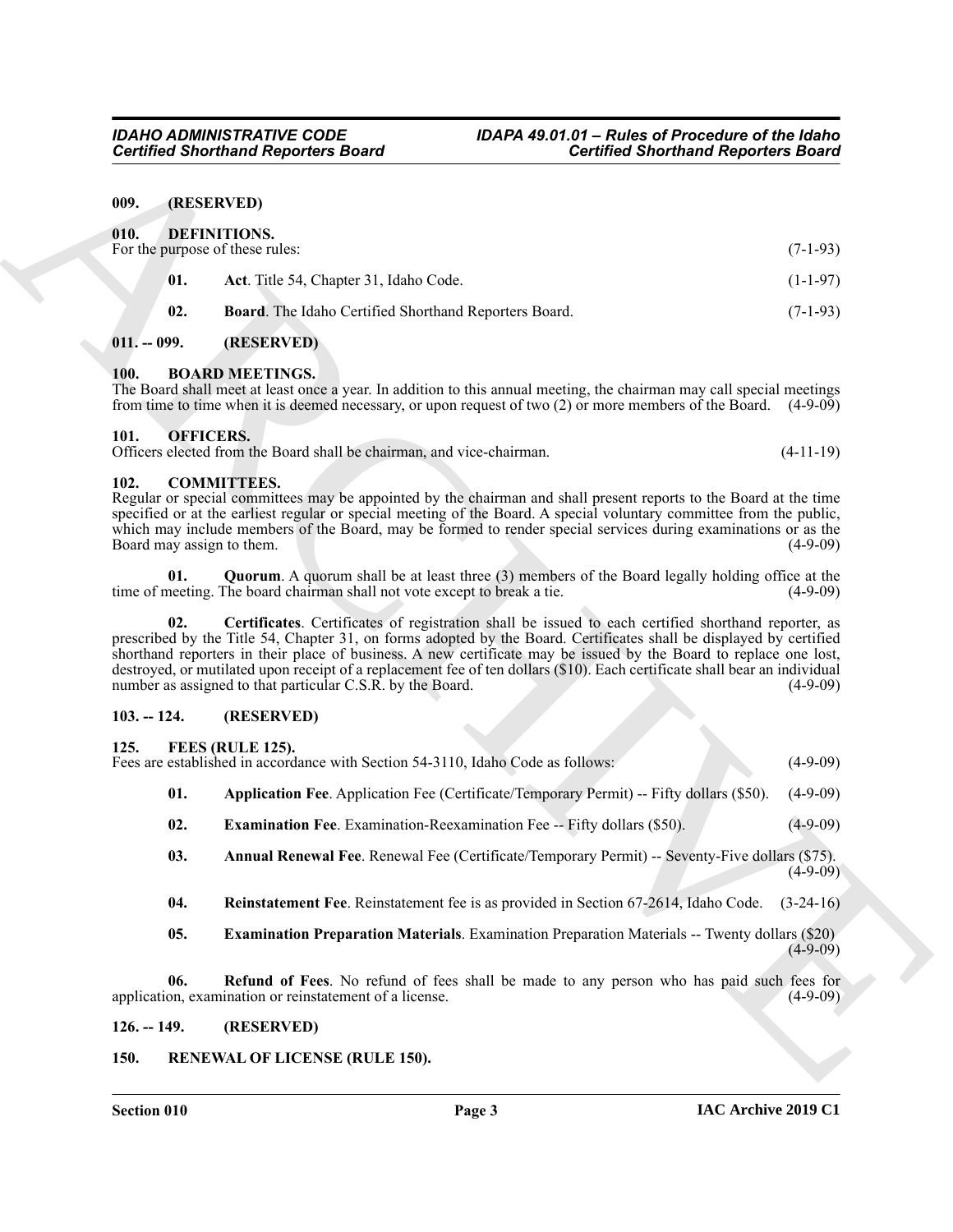### <span id="page-3-9"></span>*Certified Shorthand Reporters Board Certified Shorthand Reporters Board*

#### <span id="page-3-10"></span><span id="page-3-0"></span>**151. -- 199. (RESERVED)**

#### <span id="page-3-8"></span><span id="page-3-5"></span><span id="page-3-4"></span><span id="page-3-3"></span><span id="page-3-1"></span>**200. APPLICATION PROCEDURES.**

#### <span id="page-3-12"></span><span id="page-3-11"></span><span id="page-3-7"></span><span id="page-3-6"></span><span id="page-3-2"></span>**201. WRITTEN STATEMENT OF SUITABILITY FOR LICENSURE.**

|                                     | <b>Certified Shorthand Reporters Board</b>                                                                                                                                                                                                                                                                                                                       | <b>Certified Shorthand Reporters Board</b>                                                                                                                                                                                                                                                                                                   |                                                                                                                                   |
|-------------------------------------|------------------------------------------------------------------------------------------------------------------------------------------------------------------------------------------------------------------------------------------------------------------------------------------------------------------------------------------------------------------|----------------------------------------------------------------------------------------------------------------------------------------------------------------------------------------------------------------------------------------------------------------------------------------------------------------------------------------------|-----------------------------------------------------------------------------------------------------------------------------------|
| 01.<br>Section 67-2614, Idaho Code. | <b>Expiration Date.</b> All licenses expire and must be renewed annually on forms approved by the<br>Board in accordance with Section 67-2614, Idaho Code. A license not renewed will be cancelled in accordance with                                                                                                                                            |                                                                                                                                                                                                                                                                                                                                              | $(4-9-09)$                                                                                                                        |
| 02.<br>Section 67-2614, Idaho Code. | <b>Reinstatement</b> . Any license cancelled for failure to renew may be reinstated in accordance with                                                                                                                                                                                                                                                           |                                                                                                                                                                                                                                                                                                                                              | $(4-9-09)$                                                                                                                        |
| $151. - 199.$                       | (RESERVED)                                                                                                                                                                                                                                                                                                                                                       |                                                                                                                                                                                                                                                                                                                                              |                                                                                                                                   |
| 200.                                | <b>APPLICATION PROCEDURES.</b><br>Applications for registration shall be.                                                                                                                                                                                                                                                                                        |                                                                                                                                                                                                                                                                                                                                              | $(7-1-93)$                                                                                                                        |
| 01.                                 | Prescribed Forms. Filed on a form or forms prescribed by the Board.                                                                                                                                                                                                                                                                                              |                                                                                                                                                                                                                                                                                                                                              | $(1-1-97)$                                                                                                                        |
| 02.<br>fee.                         | Filing Location. Filed at the Boise office of the Board, accompanied by the required application                                                                                                                                                                                                                                                                 |                                                                                                                                                                                                                                                                                                                                              | $(1-1-97)$                                                                                                                        |
| 03.<br>examination.                 | Filing Deadline. Received by the Board, not less than thirty (30) days prior to the date of                                                                                                                                                                                                                                                                      |                                                                                                                                                                                                                                                                                                                                              | $(1-1-97)$                                                                                                                        |
| 04.                                 | Incomplete Application. An application which is not fully completed by the applicant need not be<br>considered or acted upon by the Board and shall be returned to the applicant with a statement of the reason for return.                                                                                                                                      |                                                                                                                                                                                                                                                                                                                                              | $(4-9-09)$                                                                                                                        |
| 05.                                 |                                                                                                                                                                                                                                                                                                                                                                  | Lack of Activity. Applications on file with the Board where an applicant has failed to respond to a<br>Board request or where the applications have lacked activity for twelve (12) consecutive months shall be deemed<br>denied and shall be terminated upon thirty (30) days written notice unless good cause is established to the Board. |                                                                                                                                   |
|                                     |                                                                                                                                                                                                                                                                                                                                                                  |                                                                                                                                                                                                                                                                                                                                              |                                                                                                                                   |
| 201.                                | WRITTEN STATEMENT OF SUITABILITY FOR LICENSURE.<br>An applicant or licensee who has a conviction, finding of guilt, withheld judgment, or suspended sentence for a<br>felony or crime involving moral turpitude must submit with their application a written statement and any<br>supplemental information establishing their current suitability for licensure. |                                                                                                                                                                                                                                                                                                                                              |                                                                                                                                   |
| 01.<br>evidence:                    | Consideration of Factors and Evidence. The Board shall consider the following factors or                                                                                                                                                                                                                                                                         |                                                                                                                                                                                                                                                                                                                                              |                                                                                                                                   |
| a.                                  | The severity or nature of the crime;                                                                                                                                                                                                                                                                                                                             |                                                                                                                                                                                                                                                                                                                                              |                                                                                                                                   |
| b.                                  | The period of time that has passed since the crime under review;                                                                                                                                                                                                                                                                                                 |                                                                                                                                                                                                                                                                                                                                              |                                                                                                                                   |
| c.                                  | The number or pattern of crimes;                                                                                                                                                                                                                                                                                                                                 |                                                                                                                                                                                                                                                                                                                                              | $(4-11-19)$<br>$(4-11-19)$                                                                                                        |
| d.                                  | The circumstances surrounding the crime that would help determine the risk of repetition;                                                                                                                                                                                                                                                                        |                                                                                                                                                                                                                                                                                                                                              |                                                                                                                                   |
| e.                                  | The relationship of the crime or discipline to the practice of shorthand reporting;                                                                                                                                                                                                                                                                              |                                                                                                                                                                                                                                                                                                                                              |                                                                                                                                   |
| f.<br>rehabilitation; and           | The applicant's activities since the crime under review, such as employment,<br>participation in treatment, payment of restitution, or any other factors which may be evidence of current                                                                                                                                                                        |                                                                                                                                                                                                                                                                                                                                              |                                                                                                                                   |
| g.                                  | Any other information regarding rehabilitation or mitigating circumstances.                                                                                                                                                                                                                                                                                      |                                                                                                                                                                                                                                                                                                                                              | $(4-9-09)$<br>$(4-11-19)$<br>$(4-11-19)$<br>$(4-11-19)$<br>$(4-11-19)$<br>$(4-11-19)$<br>education,<br>$(4-11-19)$<br>$(4-11-19)$ |

- **g.** Any other information regarding rehabilitation or mitigating circumstances. (4-11-19)
- <span id="page-3-13"></span>**02. Interview**. The Board may, at its discretion, grant an interview of the applicant. (4-11-19)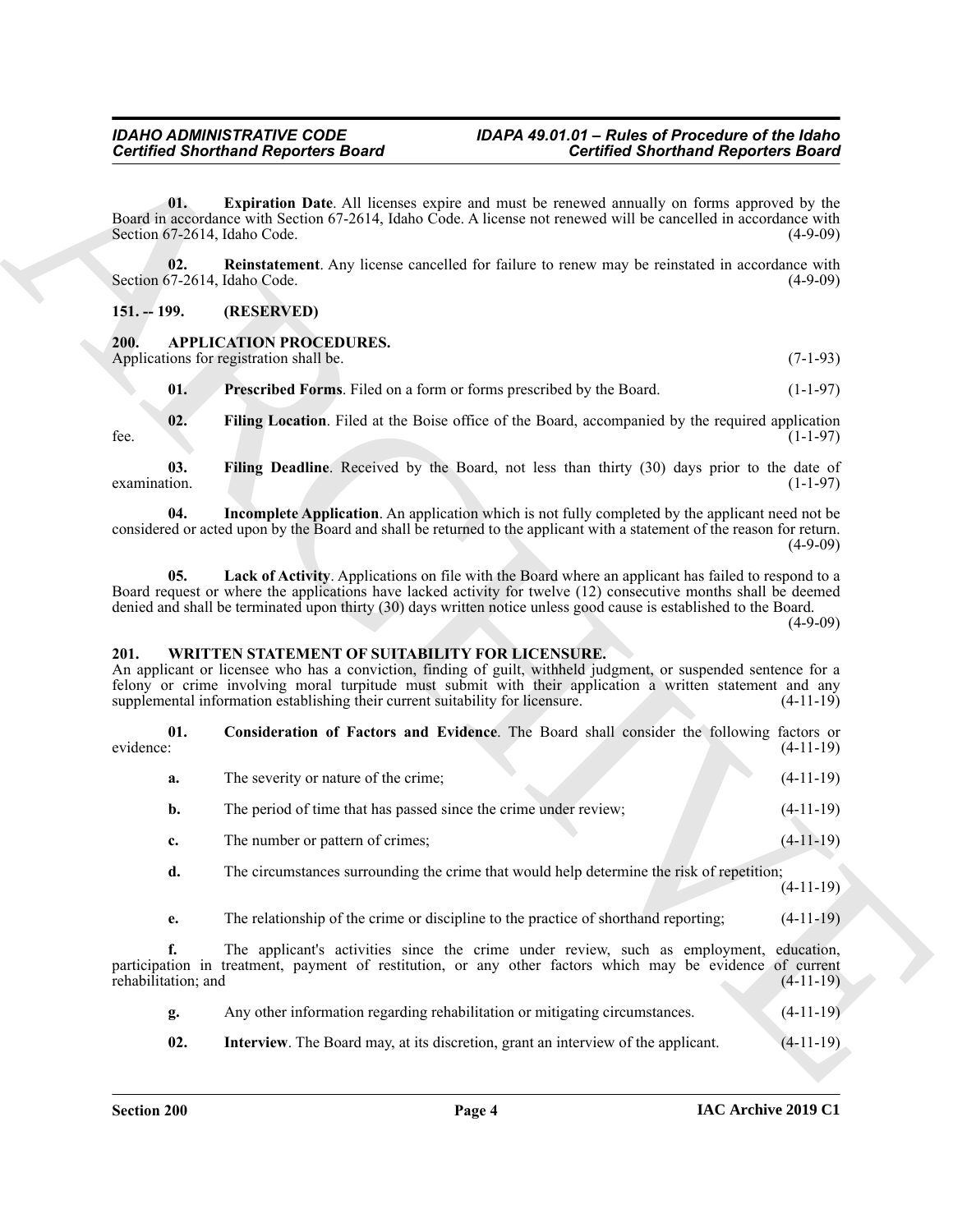<span id="page-4-6"></span>**03.** Applicant Bears the Burden. The applicant shall bear the burden of establishing his current v for licensure. (4-11-19) suitability for licensure.

<span id="page-4-0"></span>**202. -- 299. (RESERVED)**

#### <span id="page-4-1"></span>**300. EXAMINATIONS.**

<span id="page-4-3"></span><span id="page-4-2"></span>

| 01. | <b>Examination Process.</b> | $(4-6-05)$ |  |
|-----|-----------------------------|------------|--|
|     |                             |            |  |

**a.** Late applicants shall not be admitted to the examination room. (1-1-97)

**b.** Picture identification shall be shown by all applicants before taking an examination. (4-6-05)

**c.** Examinees are forbidden to receive any unauthorized assistance during the examination. Communication between examinees or possession of unauthorized material or devices during the examination is strictly prohibited. (1-1-97) strictly prohibited.

**d.** Only scheduled examinees, Board members, and authorized personnel shall be admitted to the examination room. (4-9-09)

#### <span id="page-4-5"></span>**02.** Scope of Examination. (7-1-93)

**Contribute 3 for the control of the system of the control of the system of the system of the system of the system of the system of the system of the system of the system of the system of the system of the system of the s a.** The complete examining procedure for certification as a certified shorthand reporter consists of two (2) sections. The first section is the written examination covering subjects as are ordinarily given in a school of court reporting and which are common to all fields of practice. The second section is the skills portion which shall consist of the following segments and speeds. (4-11-15) of the following segments and speeds.

i. Question and Answer -- Five (5) minutes at two hundred twenty-five (225) words per minute. (4-11-15)

ii. Jury Charge -- Five  $(5)$  minutes at two hundred  $(200)$  words per minute.  $(4-11-15)$ 

iii. Literary -- Five (5) minutes at one hundred eighty (180) words per minute. (4-11-15)

iv. Density of Exam -- The syllabic content of the dictated exam shall be one point four (1.4). (7-1-93)

**b.** The examination is the same for all applicants. (7-1-93)

**c.** The examining committee, which shall consist of the three C.S.R. Board members, shall inform ts of the approximate time allowed for typing the skills portion of the examination. (1-1-97) applicants of the approximate time allowed for typing the skills portion of the examination.

**d.** The written examination and the three (3) skills segments can be passed individually for the Idaho examination.  $(4-11-15)$ 

<span id="page-4-4"></span>**03. Grading**. (7-1-93)

**a.** Each applicant must attain a grade of seventy-five percent (75%) or above to pass the written examination and ninety-five percent (95%) or above in each segment to pass the skills portion. (4-11-15)

**b.** Every applicant receiving a grade of less than seventy-five percent (75%) in the written examination shall be deemed to have failed such examination and shall have the application denied without prejudice.  $(1-1-97)$ 

**c.** Every applicant receiving a grade of less than ninety-five percent (95%) in each of the skills segments of the examination shall be deemed to have failed such examination and shall have the application denied without prejudice. (4-11-15) without prejudice.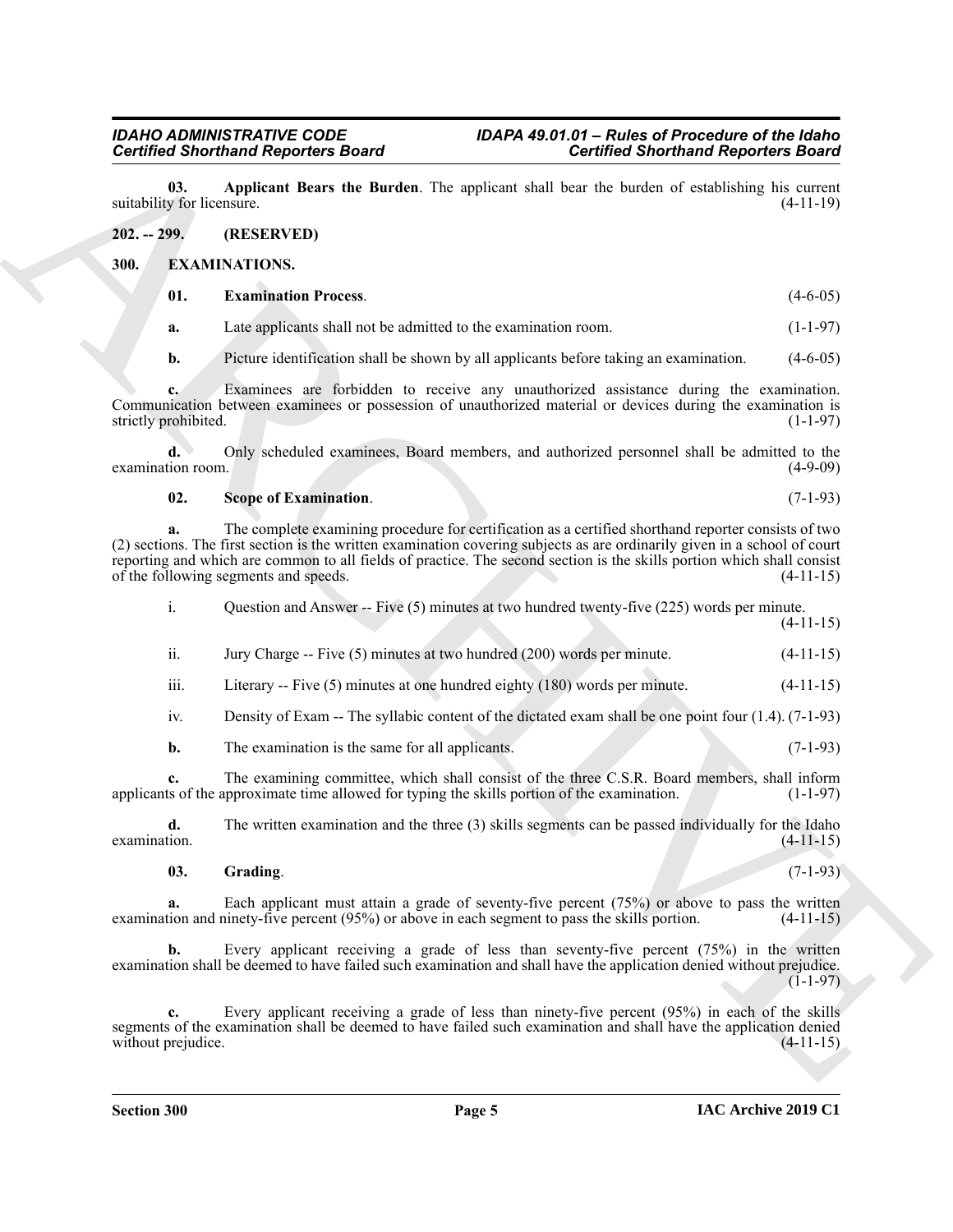#### *IDAHO ADMINISTRATIVE CODE IDAPA 49.01.01 – Rules of Procedure of the Idaho Certified Shorthand Reporters Board Certified Shorthand Reporters Board*

**d.** An applicant failing either the written section, or the skills portion, and having filed a new application for examination, shall be required to take and pass within a two-year period only the section for which a failing grade was received. (1-1-97)

#### <span id="page-5-2"></span>**04. Inspection of Examination**. (7-1-93)

**Contribute Shorehold Reported Board and Lie anti-anti-action Contribute Contribute Contribute Contribute Contribute Contribute Contribute Contribute Contribute Contribute Contribute Contribute Contribute Contribute Contr a.** An applicant who fails to obtain a passing grade in the skills portion may inspect his/her examination papers at such times and locations as may be designated by the Board. Inspection of such examination papers shall be permitted within a thirty (30) day period after receipt of notice by the applicant of his/her failure to  $p$ ass the examination. (1-1-97)

**b.** At the time of inspection no one other than the examinee or his/her attorney and a representative of d shall have access to such examination papers. (1-1-97) the Board shall have access to such examination papers.

#### <span id="page-5-3"></span>**05. Inspection Review**. (7-1-93)

**a.** Within thirty (30) days after the date notice of the results of the examination has been mailed to him/her, an applicant who was unsuccessful in the examination may petition the Board for a review of his/her examination papers.  $(1-1-97)$ 

**b.** The petition for review shall be made in writing stating the reason for such review and citing the reasons against which the request is directed. (7-1-93) item or items against which the request is directed.

**c.** The Board shall, upon receiving such petition for review, conduct a hearing at the next scheduled Board meeting. (1-1-97)

<span id="page-5-4"></span>**06. Retention of Examinations**. The Board shall retain for at least six (6) months, all examination papers and notes submitted by applicants. (1-1-97)

#### <span id="page-5-0"></span>**301. -- 399. (RESERVED)**

#### <span id="page-5-1"></span>**400. TEMPORARY PERMIT.**

<span id="page-5-6"></span><span id="page-5-5"></span>**01. Eligibility**. (7-1-93)

**a.** Any one (1) or more of the following shall be considered as minimum evidence that the applicant is qualified to hold a temporary permit: (4-11-15)

i. Hold a Certificate of Merit Reporter (RMR) issued by the National Court Reporters Association (NCRA);<br>(3-14-11) (NCRA); (3-14-11)

ii. Hold a Certificate of Registered Professional Reporter (RPR) issued by the National Court Reporters Association (NCRA); (3-14-11)

iii. Hold a Certified Shorthand Reporter certificate, or its equivalent, in good standing from another state;  $(4-11-15)$ 

iv. Hold a diploma or certificate of completion of all requirements to graduate from a National Court Reporter Association (NCRA) approved school; (7-1-93)

v. Has otherwise demonstrated his/her proficiency by a certificate from an agency from another state.  $(1 - 1 - 97)$ 

- **b.** The applicant shall in addition: (7-1-93)
- i. Have graduated from an accredited high school, or have had an equivalent education. (7-1-93)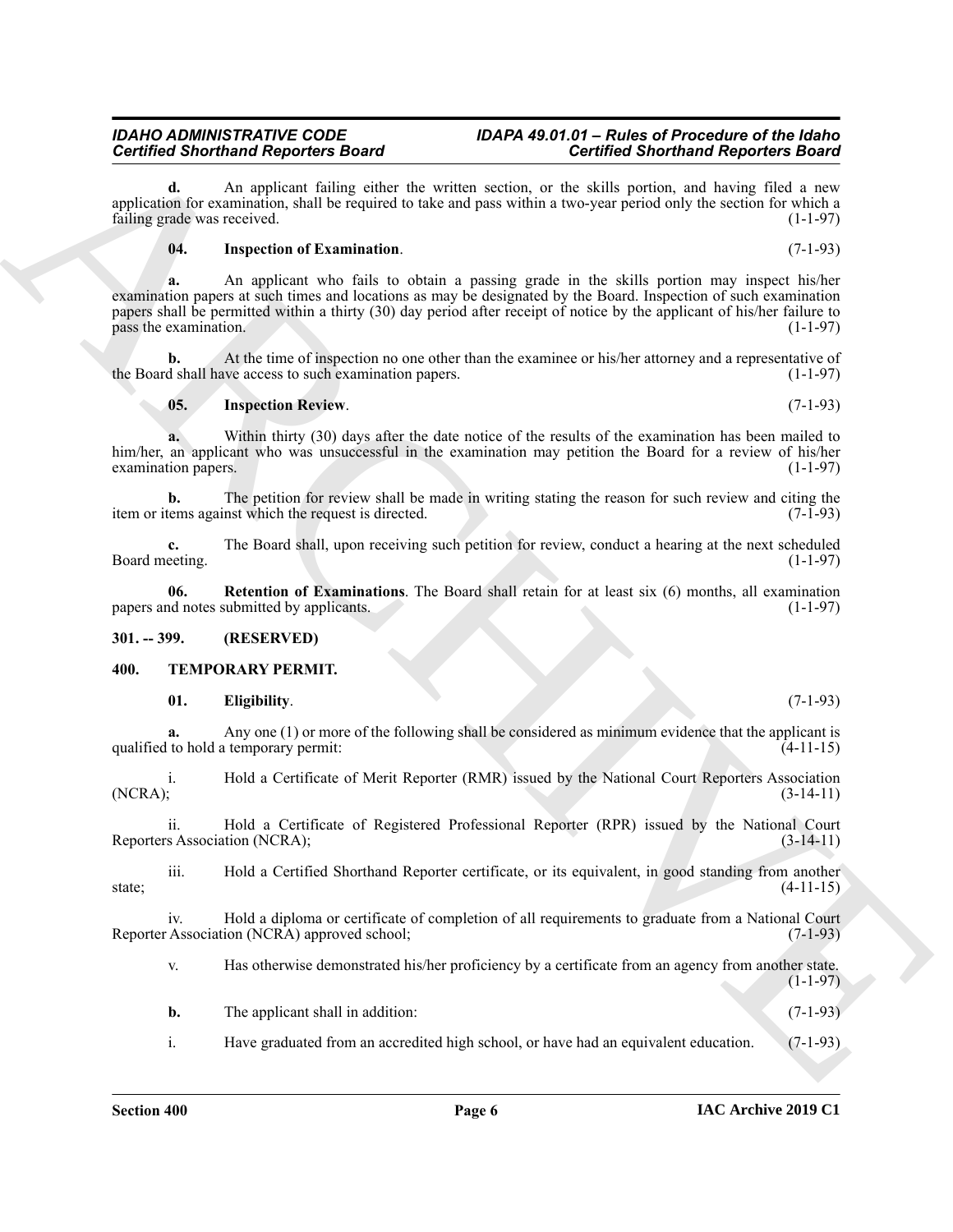### *Certified Shorthand Reporters Board Certified Shorthand Reporters Board*

ii. Be of good moral character, and have filed a complete application with the Board, accompanied by the required fees, as set forth in these rules.

**02. Permit**. All temporary permits shall be issued for a period of one (1) year and may be renewable for a single additional year if, before the permit expires, the permit holder: (4-11-15)

<span id="page-6-4"></span>**a.** Submits a written renewal request to the Board;  $(3-14-11)$ 

Contributed Shorthand Regarders Baratte and the situation of the stationary interaction of the theory experimental and the station of the station of the station of the stationary parameteristic station is expected and the **b.** Establishes that they have passed at least one (1) skills segment of the Idaho Certified Shorthand Reporter Examination, the Registered Professional Reporter Examination (RPR), or the Registered Merit Reporter Examination (RMR); and

<span id="page-6-3"></span>**c.** Pays the required fees as set forth in this Chapter. (3-14-11)

#### <span id="page-6-0"></span>**401. -- 499. (RESERVED)**

#### <span id="page-6-1"></span>**500. DISCIPLINARY PENALTY (RULE 500).**

Costs and fees. The Board may order anyone licensed under Title 54, Chapter 31, Idaho Code, who is found by the Board to be in violation of the provisions of Title 54, Chapter 31, Idaho Code, to pay the costs and fees incurred by the Board in the investigation or prosecution of the licensee. (4-9-09)

<span id="page-6-2"></span>**501. -- 999. (RESERVED)**